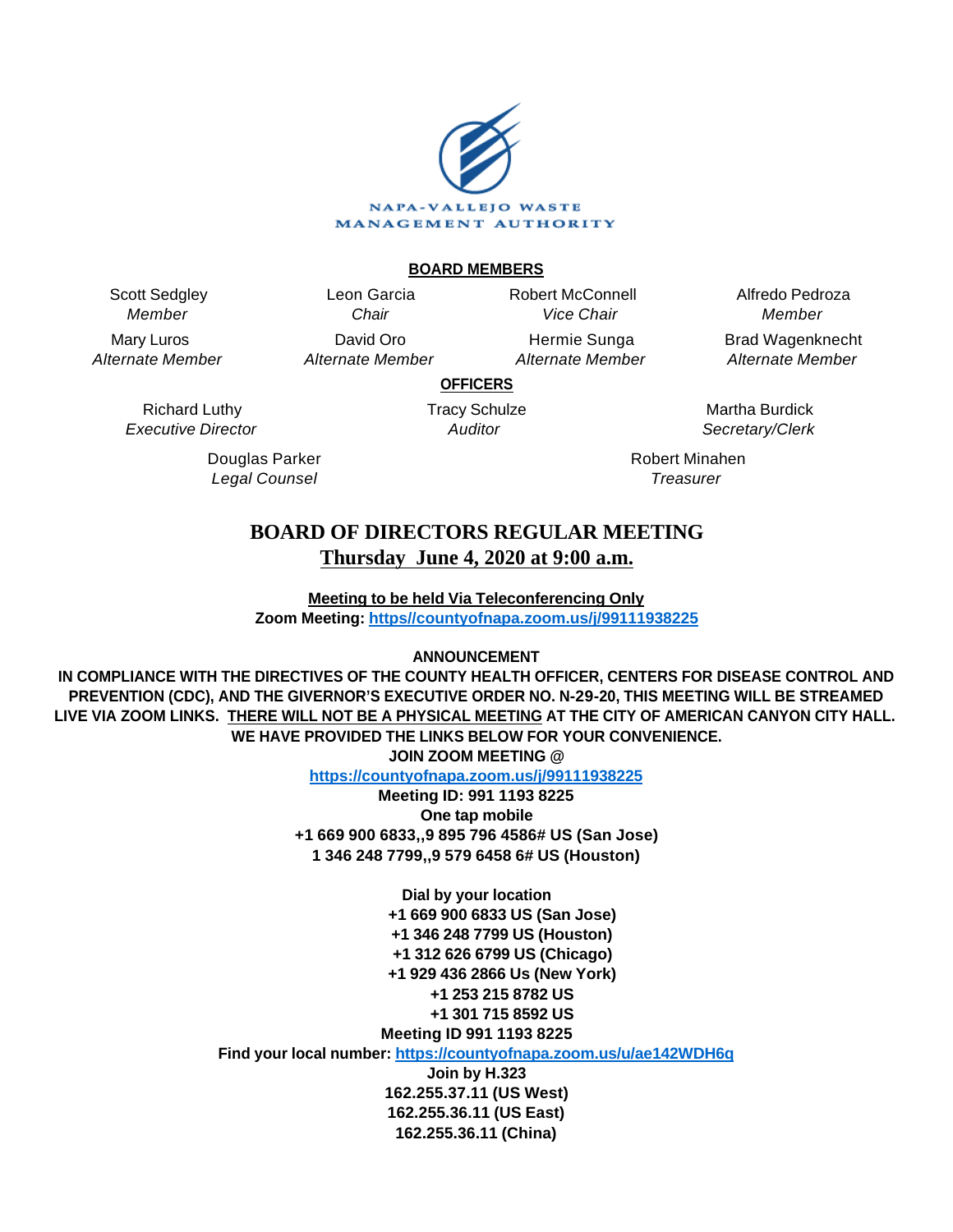**115.114.131.7 (India Mumbai) 115.114.115.7 (India Hyderabad) 213.19.144.110 (EMEA) 103.122.166.55 (Australia) 209.9.211.110 (Hong Kong) 64.211.144.160 (Brazil) 69.174.57.160 (Canada) 207.226.132.110 (Japan) Meeting ID: 991 1193 8225**

**Members of the public are encouraged to participate in the meeting by submitting written comments electronically to the Executive Director at NVWMA@countyofnapa.org. This email will be monitored during the meeting. Public comments will be accepted until the Chair closes public comment for each item during the meeting. All comments will be distributed to the Board e=members and included in the records.**

# **Submit Public Comments Via Email @: NVWMA@countyofnapa.org**

#### **GENERAL INFORMATION**

The Napa-Vallejo Waste Management Authority meets the 1st Thursday of each month at 9:00 A.M. at 4381 Broadway Street, Suite 201, American Canyon, California 94503. The meeting room is wheelchair accessible. Requests for disability related modifications or accommodations, aids or services may be made no less than 72 hours prior to the meeting date by contacting 707 253-4471.

The Agenda is divided into two sections:

**CONSENT ITEMS:** These matters typically include routine financial or administrative actions, as well as final adoption of ordinances that cannot be both introduced and adopted at the same meeting. Any item on the CONSENT CALENDAR will be discussed separately at the request of any person. CONSENT CALENDAR items are usually approved with a single motion.

**ADMINISTRATIVE ITEMS:** These items include significant policy and administrative actions, and are classified by program areas. Immediately after approval of the CONSENT CALENDAR, ADMINISTRATIVE ITEMS will be considered.

All materials relating to an agenda item for an open session of a regular meeting of the Napa-Vallejo Waste Management Authority which are provided to a majority or all of the members of the Board by Board members, staff or the public within 72 hours of, but prior to the meeting, will be available for public inspection, at the time of such distribution, in the office of Auditor Controller, 1195 Third Street, Suite B-10, Napa CA 94559, Monday through Friday between the hours of 8:00 a.m. and 5:00 p.m., except for County holidays. Materials distributed to a majority or all of the members of the Board at the meeting will be available for public inspection at the public meeting if prepared by the members of the Board or Napa Vallejo Waste Management staff, and after the public meeting if prepared by some other person. Availability of materials related to agenda items for public inspection does not include materials which are exempt from public disclosure under Government Code sections 6253.5, 6254, 6254.3, 6254.7, 6254.15, 6254.16, or 6254.22.

**ANY MEMBER OF THE AUDIENCE DESIRING TO ADDRESS THE BOARD ON A MATTER ON THE AGENDA**, please proceed to the rostrum and, after receiving recognition from the Chair, give your name and your comments or questions. In order that all interested parties have an opportunity to speak, please be brief and limit your comments to the specific subject under discussion. Time limitations shall be at the discretion of the Chair or Board.

#### **AGENDA AVAILABLE ONLINE AT** www.countyofnapa.org

- **1. CALL TO ORDER**
- **2. ROLL CALL**
- **3. PLEDGE OF ALLEGIANCE**
- **4. PUBLIC COMMENT**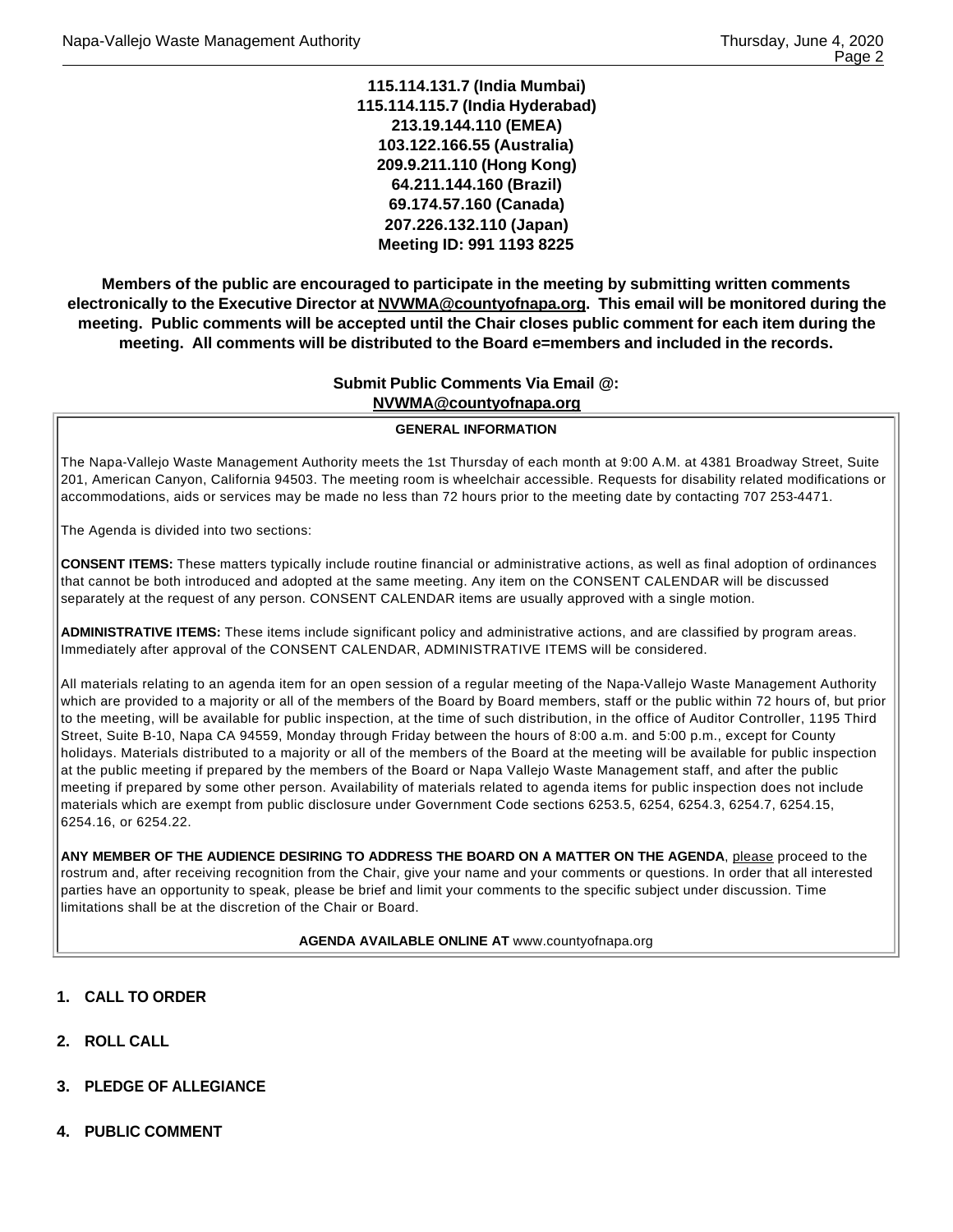In this time period, anyone who wishes to speak to the Authority Board of Directors regarding any subject over which the Board has jurisdiction, that is not on the agenda, or to request consideration to place an item on a future Board agenda, may do so at this time. Individuals will be limited to a three minute presentation. The Board of Directors will take no action as a result of any item presented at this time.

# **5. PRESENTATIONS AND COMMENDATIONS**

# **6. APPROVAL OF MINUTES**

#### **A. APPROVAL OF MINUTES**

REQUESTED ACTION: Approval of Board Minutes for the February 6, 2020 Regular Meeting.

# **7. CONSENT ITEMS**

# **A. DEVLIN ROAD TRANSFER STATION OUTBOUND SCALE ADDITION** REQUESTED ACTION: Executive Director requests the following actions related to the Devlin Road Transfer Station Outbound Scale Addition - Project No. 20820:

- 1. Approval and authorization for staff to advertise for bids and to set the date and time for the opening of the bids; and
- 2. Find the Project categorically exempt from the California Environmental Quality Act (CEQA) pursuant to Title 14 CCR Section 15301 (Classes 1, 7 and 8).

# **B. DETERMINATION OF MEMBERS' CALENDAR YEAR'S WASTE QUANTITIES**

REQUESTED ACTION: Approval of the Determination of the Members' 2019 Calendar Year Waste Quantities used to set the next Fiscal Year's weighted voting, as set forth in Section 8.3(c) of the Authority's Joint Powers Formation Agreement.

# **C. FY 2020 BUDGET ADJUSTMENT**

REQUESTED ACTION: Approval and authorization for the Executive Director to sign Budget Adjustment No. NVW 003 for FY 2019-20, increasing the Transfer Station, Disposal and Household Hazardous Waste Facility Operations Professional Services Appropriations by \$300,000, \$250,000 and \$10,000 respectively due to increases in received and transported tonnage, increases in transportation costs and increases in material delivered to the Household Hazardous Waste facility. These increased Appropriations will be offset with the use of available Fund Balance.

# **8. ADMINISTRATIVE ITEMS**

- **A. 9:00 A.M. PUBLIC HEARING RECOMMENDED FISCAL YEAR 2020-2021 BUDGET**  REQUESTED ACTION: Discussion and possible action on the following related to the Proposed Budgets for Fiscal Year 2020/2021:
	- 1. City of Napa request for rate increase deferral for FY 2020/2021; and
	- 2. Approval of Recommended Budget for FY 2020/2021; and